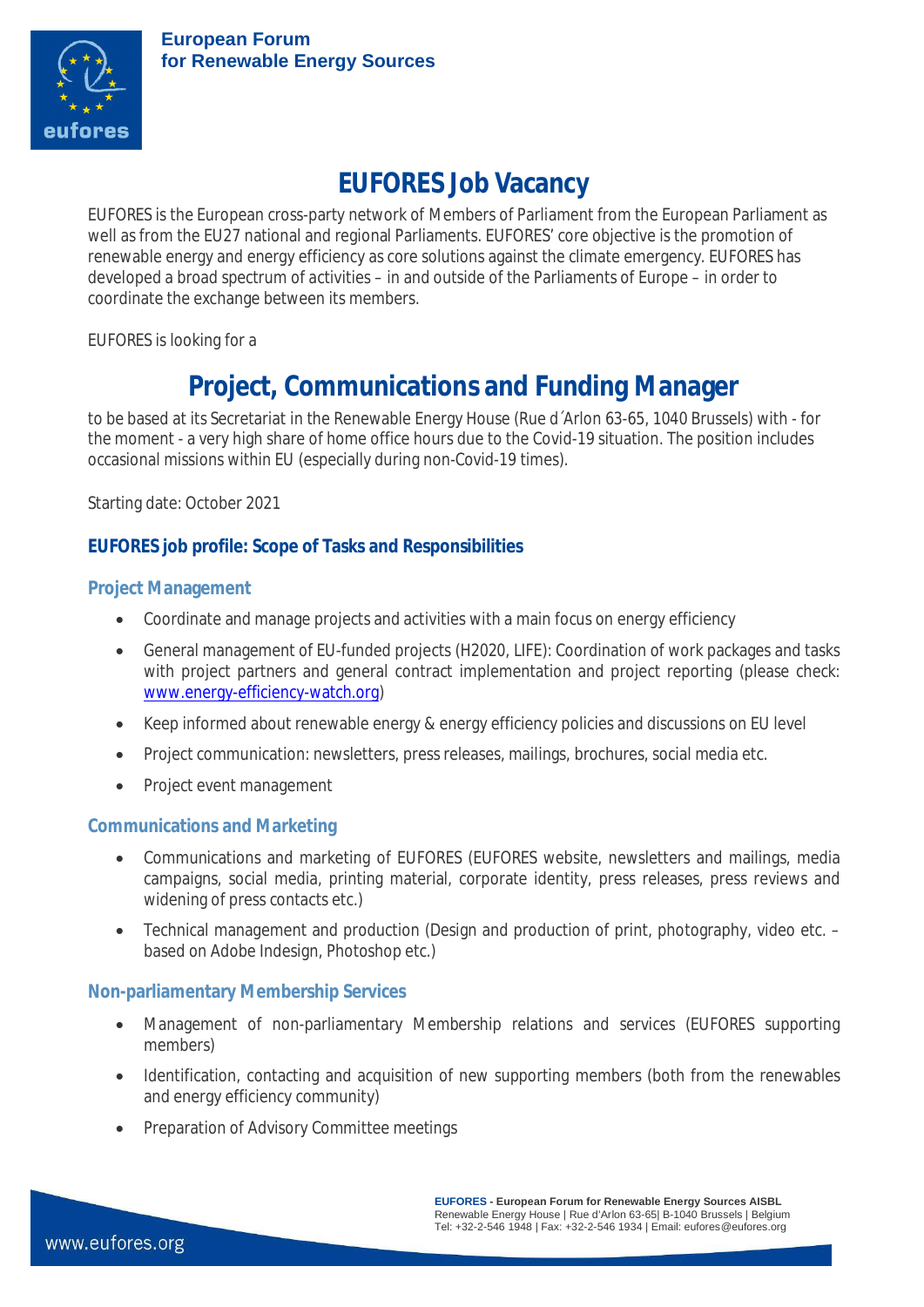

## **Fund Raising and Sponsorships**

- Fund raising (Overview on EU funds and support programmes)
- Sponsorship activities (Identify, contact and follow-up potential sponsors for EUFORES events, develop sponsorship packages, manage sponsor contracts and relationships, establish financing for large conference budgets)

#### **Event Management Support**

- Prepare, organise, manage, implement and follow-up events of EUFORES in exchange with the EUFORES Main Event Manager (Inter-Parliamentary Meetings and workshops in national parliaments; breakfast roundtables, workshops and dinners in the European Parliament etc.)
- Manage all event related onsite issues: rooms, catering, technical requirements, hostesses, hotels, services, side events, transport etc.
- Keep up relations with managing counterparts in the European Parliament etc.

#### **Your Profile: Required Skills**

- Post-graduate University Degree in a related field (political and social science, international relations, management, European studies, intercultural management etc.)
- Excellent knowledge and positive attitude on EU institutions, renewable energy, energy efficiency, climate emergency and other environmental issues
- At least 3 years work experience in project, communications, funding and office management and in the field of EU institutions (experience from European Parliament or Commission welcome)
- Excellent written and oral English (German and French very welcome)
- First class management and representation skills
- Advanced IT user skills (Excel, Word, Internet, Photoshop, InDesign, Premiere Pro, Typo3, Webconference management (ZOOM, Go-To-Meeting etc.)
- Excellent communication qualities especially in writing, editing and drafting
- Ability to research, evaluate, negotiate, establish and maintain relationships with members, partners, speakers and high level officials and decision makers
- Cultural awareness and flexibility
- Willingness and availability to travel
- References welcome